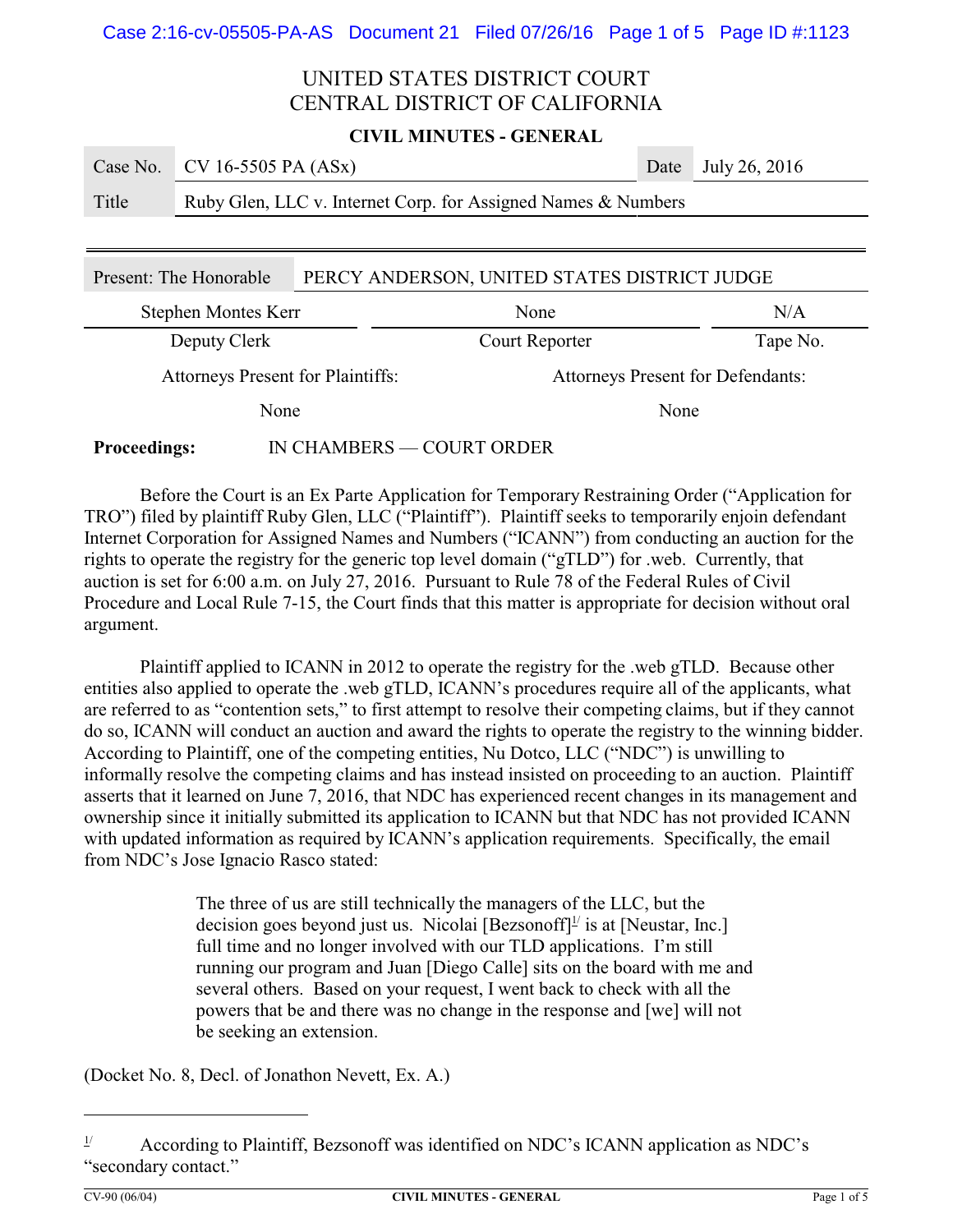**CIVIL MINUTES - GENERAL**

**COL** 

|       | Case No. CV 16-5505 PA $(ASx)$                                | Date July 26, 2016 |
|-------|---------------------------------------------------------------|--------------------|
| Title | Ruby Glen, LLC v. Internet Corp. for Assigned Names & Numbers |                    |

Plaintiff alleges that it requested that ICANN conduct an investigation regarding the discrepancies in NDC's application beginning on June 22, 2016 and requested a postponement of the auction. At least one other applicant seeking to operate the .web registry has also requested that ICANN postpone the auction and investigate NDC's current management and ownership structure. ICANN denied the requests on July 13, 2016, and stated that "in regards to potential changes of control of Nu DOT CO LLC, we have investigated the matter and to date we have found no basis to initiate the application change request process or postpone the auction." Plaintiff and another of the applicants then submitted a request for reconsideration to ICANN on July 17, 2016. ICANN denied the request for reconsideration on July 21, 2016.

Plaintiff, relying on the Court's diversity jurisdiction, filed this action in this Court on July 22, 2016. According to the Complaint, Plaintiff "is a limited liability company, duly organized and existing under the laws of the State of Delaware and operated by an affiliate located in Bellevue, Washington." (Compl. ¶ 4.) The Complaint alleges that ICANN "is a nonprofit corporation, organized and existing under the laws of the State of California, with its principal place of business in Los Angeles, California." (Id. ¶ 5.) Plaintiff asserts claims for: (1) breach of contract; (2) breach of the implied covenant of good faith and fair dealing; (3) negligence; (4) unfair competition pursuant to California Business and Professions Code section 17200; and (5) declaratory relief. Plaintiff filed its Application for TRO at the same time it filed its Complaint.

As an initial matter, the Court notes that the Application for TRO fails to satisfy the requirements for a valid Ex Parte Application. Specifically, under Local Rule 7-19.1, an attorney making an ex parte application has a duty to give notice by making reasonable good faith efforts to orally advise counsel for the other parties, if known, of the proposed ex parte application, and "to advise the Court in writing of efforts to contact other counsel and whether any other counsel, after such advice, opposes the application or has requested to be present when the application is presented to the Court." Here, Plaintiff did not notify the Court in writing of its efforts to notify opposing counsel of the Application for TRO or if ICANN intended to file an Opposition. These violations of the Local Rules are themselves sufficient to deny Plaintiff's Application for TRO. See Standing Order 6:5-7 ("Applications which fail to conform with Local Rules 7-19 and 7-19.1, including a statement of opposing counsel's position, will not be considered."). Additionally, Plaintiff did not submit a proposed order with the Application for TRO as required by Local Rule 7-20. See Local Rule 7-20 ("A separate proposed order shall be lodged with any motion or application requiring an order of the Court, pursuant to L.R. 52-4.1."). Finally, the Application for TRO was not accompanied by a proof of service as required by Local Rule 5-3.1. Indeed, according to ICANN, as of July 25, 2016, Plaintiff had not served ICANN with the Complaint or Application for TRO. Had ICANN not filed its Notice of Intent to File Opposition, the Court would have denied the Application for TRO as a result of these procedural deficiencies and violations of the Local Rules. See, e.g., Reno Air Racing Ass'n, Inc. v. McCord, 452 F.3d 1126, 1131 (9th Cir. 2006) ("[C]ourts have recognized very few circumstances justifying the issuance of an ex parte TRO [without notice]."). Despite these violations of the Local Rules, the Court will address the merits of Plaintiff's Application for TRO because ICANN filed an Opposition. Future violations of the Local Rules, this Court's Orders, or the Federal Rules of Civil Procedure may result in the striking of the offending documents or the imposition of sanctions.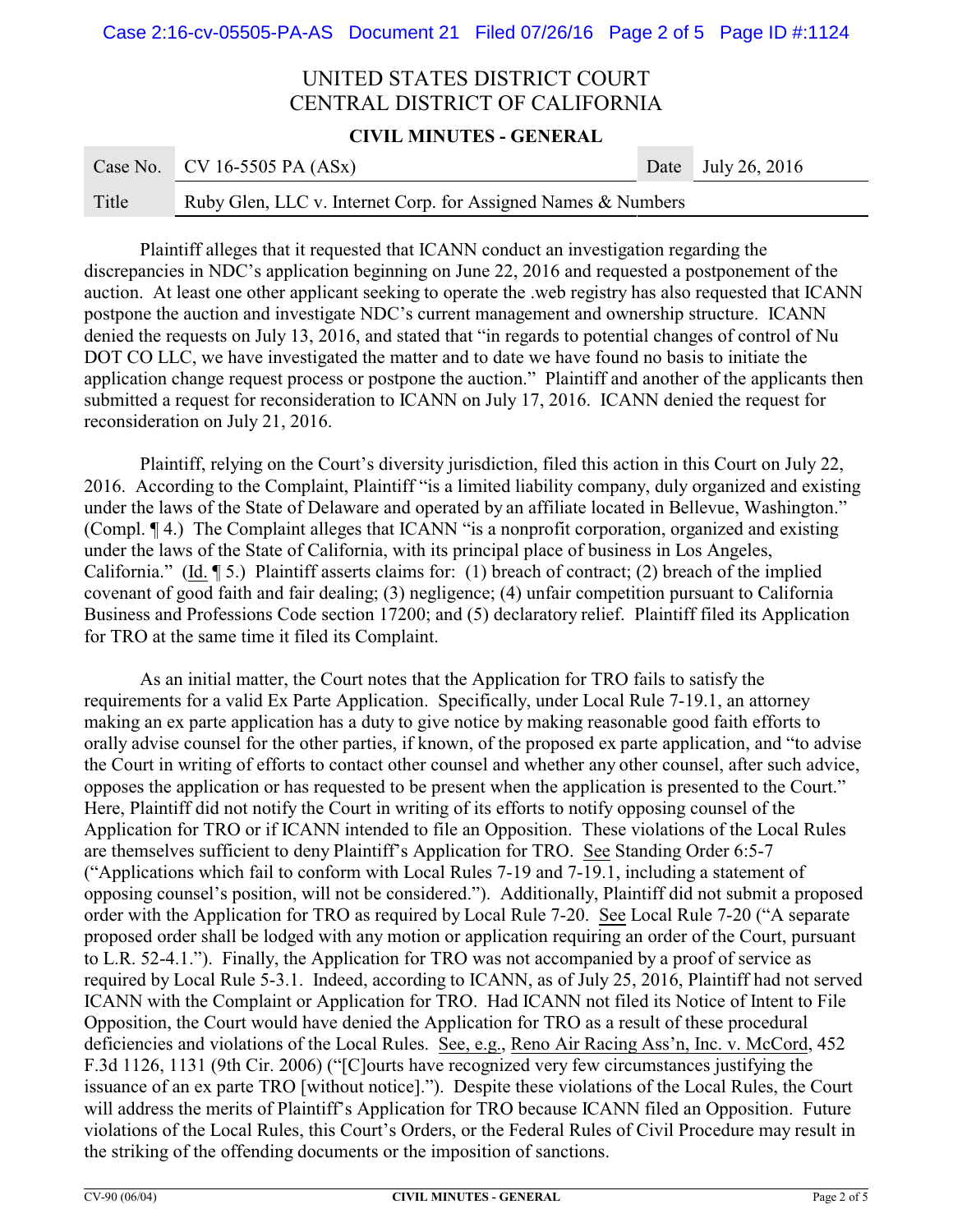#### **CIVIL MINUTES - GENERAL**

**COL** 

|       | Case No. CV 16-5505 PA $(ASx)$                                | Date July 26, 2016 |
|-------|---------------------------------------------------------------|--------------------|
| Title | Ruby Glen, LLC v. Internet Corp. for Assigned Names & Numbers |                    |

The standard for issuing a temporary restraining order is identical to the standard for issuing a preliminary injunction. See Lockheed Missile & Space Co., Inc. v. Hughes Aircraft Co., 887 F. Supp. 1320, 1323 (N.D. Cal. 1995). "A plaintiff seeking a preliminary injunction must establish that he is likely to succeed on the merits, that he is likely to suffer irreparable harm in the absence of preliminary relief, that the balance of equities tips in his favor, and that an injunction is in the public interest." Winter v. Natural Resources Defense Council, 555 U.S. 7, 20, 129 S. Ct. 365, 374, 172 L. Ed. 2d 249 (2008). "A preliminary injunction is an extraordinary remedy never awarded as of right." Id. The Ninth Circuit employs a "sliding scale" approach to preliminary injunctions as part of this four-element test. Alliance for the Wild Rockies v. Cottrell, 632 F.3d 1127, 1135 (9th Cir. 2011). Under this "sliding scale," a preliminary injunction may issue "when a plaintiff demonstrates . . . that serious questions going to the merits were raised and the balance of hardships tips sharply in the plaintiff's favor," as long as the other two Winter factors have also been met. Id. (internal citations omitted). "[A] preliminary injunction is an extraordinary and drastic remedy, one that should not be granted unless the movant, by a clear showing, carries the burden of persuasion." Mazurek v. Armstrong, 520 U.S. 968, 972, 117 S. Ct. 1865, 1867, 138 L. Ed. 2d 162 (1997).

Plaintiff's breach of contract, breach of the implied covenant of good faith and fair dealing, and negligence claims are all based on provisions in ICANN's bylaws and the ICANN Applicant Guidebook stating, for instance, that ICANN will make "decisions by applying documented policies neutrally and objectively, with integrity and fairness," that ICANN will remain "accountable to the Internet community through mechanisms that enhance ICANN's effectiveness," and that no contention set will proceed to auction unless there is "no pending ICANN accountability mechanism." Plaintiff's unlawful business practices act and declaratory relief claims allege that a covenant not to sue contained in the ICANN Application Guidebook is invalid and unlawful under California law. That release states:

> Applicant hereby releases ICANN and the ICANN Affiliated Parties from any and all claims by applicant that arise out of, are based upon, or are in any way related to, any action, or failure to act, by ICANN or any ICANN Affiliated Party in connection with ICANN's or an ICANN Affiliated Party's review of this application, investigation or verification, any characterization or description of applicant or the information in this application, any withdrawal of this application or the decision by ICANN to recommend, or not to recommend, the approval of applicant's gTLD application. APPLICANT AGREES NOT TO CHALLENGE, IN COURT OR IN ANY OTHER JUDICIAL FORA, ANY FINAL DECISION MADE BY ICANN WITH RESPECT TO THE APPLICATION, AND IRREVOCABLY WAIVES ANY RIGHT TO SUE OR PROCEED IN COURT OR ANY OTHER JUDICIAL FORA ON THE BASIS OF ANY OTHER LEGAL CLAIM AGAINST ICANN AND ICANN AFFILIATED PARTIES WITH RESPECT TO THE APPLICATION . . .

.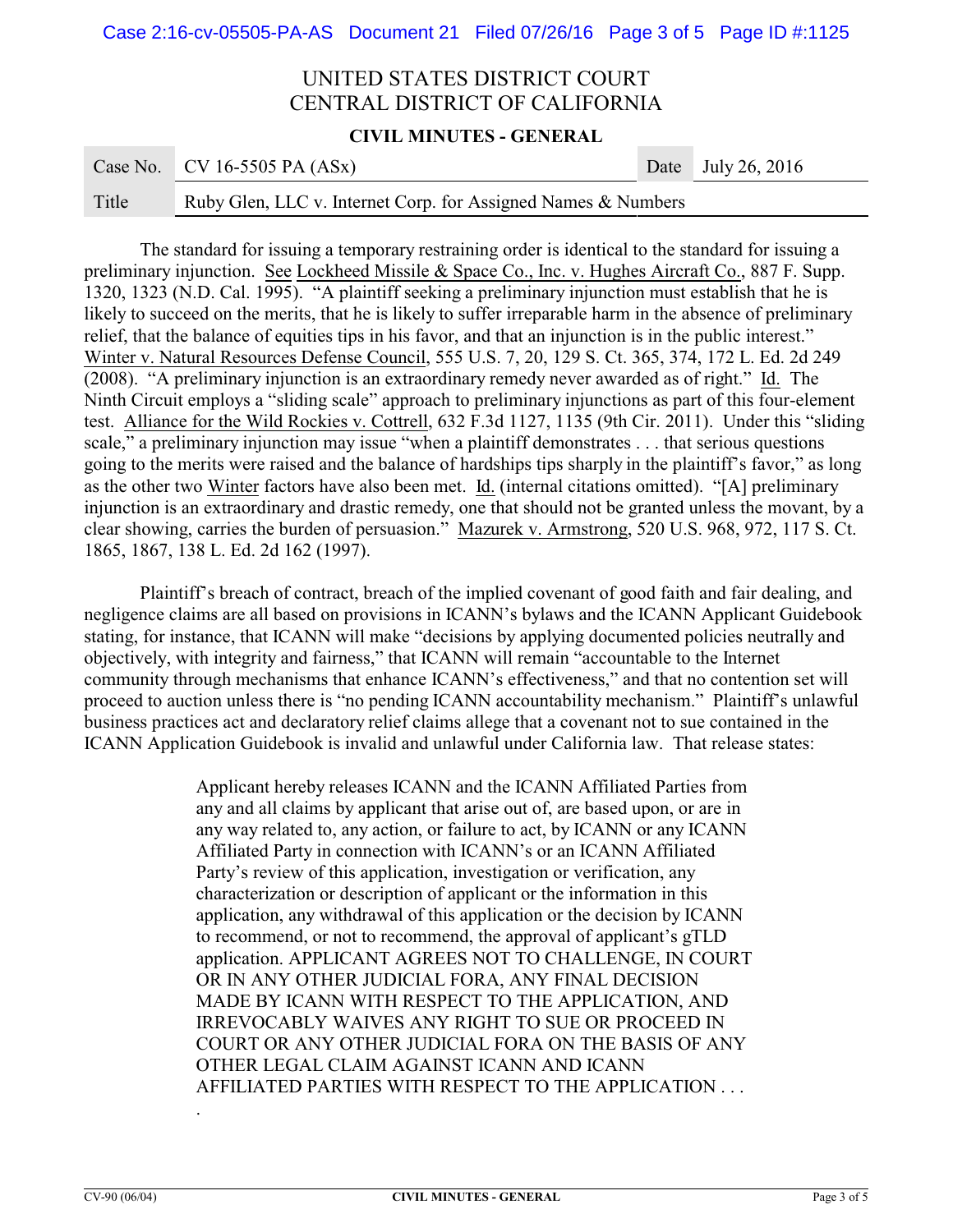**CIVIL MINUTES - GENERAL**

 $\sim$ 

|       | Case No. CV 16-5505 PA $(ASx)$                                | Date July 26, 2016 |
|-------|---------------------------------------------------------------|--------------------|
| Title | Ruby Glen, LLC v. Internet Corp. for Assigned Names & Numbers |                    |

Even if, as Plaintiff contends, this release is not valid, and Plaintiff could therefore be considered likely to prevail on its unlawful business practices and declaratory relief claims, the potential invalidity of the release — an issue the Court does not reach — is a separate issue that is not related to the propriety of proceeding with the auction for the .web registry. As a result, those claims, and Plaintiff's likelihood of success on them, are not relevant to Plaintiff's Application for TRO and do not provide a basis for enjoining the .web auction.

In its Opposition to the Application for TRO, ICANN contends that Plaintiff has not established the requisite likelihood of success on the merits or irreparable harm to justify the issuance of the preliminary injunctive relief it seeks. Specifically, ICANN has provided evidence that it has conducted investigations into Plaintiff's allegations concerning potential changes in NDC's management and ownership structure at each level of Plaintiff's appeals to ICANN for an investigation and postponement of the auction. During those investigations, NDC provided evidence to ICANN that it had made no material changes to its management and ownership structure. Additionally, ICANN's Opposition is supported by the Declarations of Nicolai Bezsonoff and Jose Ignacio Rasco, who declare under penalty of perjury that there have been no changes to NDC's management, membership, or ownership since NDC first filed its application with ICANN.

Based on the strength of ICANN's evidence submitted in opposition to the Application for TRO, and the weakness of Plaintiff's efforts to enforce vague terms contained in the ICANN bylaws and Applicant Guidebook, the Court concludes that Plaintiff has failed to establish that it is likely to succeed on the merits, raise serious issues, or show that the balance of hardships tips sharply in its favor on its breach of contract, breach of the implied covenant of good faith and fair dealing, and negligence claims. Moreover, because the results of the auction could be unwound, Plaintiff has not met its burden to establish that it will suffer irreparable harm in the absence of the preliminary injunctive relief it seeks. The Court additionally concludes that the public interest does not favor the postponement of the auction.

Finally, the Court notes that Plaintiff's Complaint has not adequately alleged a basis for this Court's jurisdiction. Jurisdiction may be based on complete diversity of citizenship, requiring all plaintiffs to have a different citizenship from all defendants and for the amount in controversy to exceed \$75,000.00. See 28 U.S.C. § 1332; Owen Equip. & Erection Co. v. Kroger, 437 U.S. 365, 373, 98 S. Ct. 2396, 2402, 57 L. Ed. 2d 274 (1978). To establish citizenship for diversity purposes, a natural person must be a citizen of the United States and be domiciled in a particular state. Kantor v. Wellesley Galleries, Ltd., 704 F.2d 1088, 1090 (9th Cir. 1983). Persons are domiciled in the places they reside with the intent to remain or to which they intend to return. See Kanter v. Warner-Lambert Co., 265 F.3d 853, 857 (9th Cir. 2001). "A person residing in a given state is not necessarily domiciled there, and thus is not necessarily a citizen of that state." Id. A corporation is a citizen of both its state of incorporation and the state in which it has its principal place of business. 28 U.S.C. § 1332(c)(1); see also New Alaska Dev. Corp. v. Guetschow, 869 F.2d 1298, 1300-01 (9th Cir. 1989). Finally, the citizenship of a partnership or other unincorporated entity is the citizenship of its members. See Johnson v. Columbia Props. Anchorage, LP, 437 F.3d 894, 899 (9th Cir. 2006) ("[L]ike a partnership, an LLC is a citizen of every state of which its owners/members are citizens."); Marseilles Hydro Power, LLC v. Marseilles Land & Water Co., 299 F.3d 643, 652 (7th Cir. 2002) ("the relevant citizenship [of an LLC] for